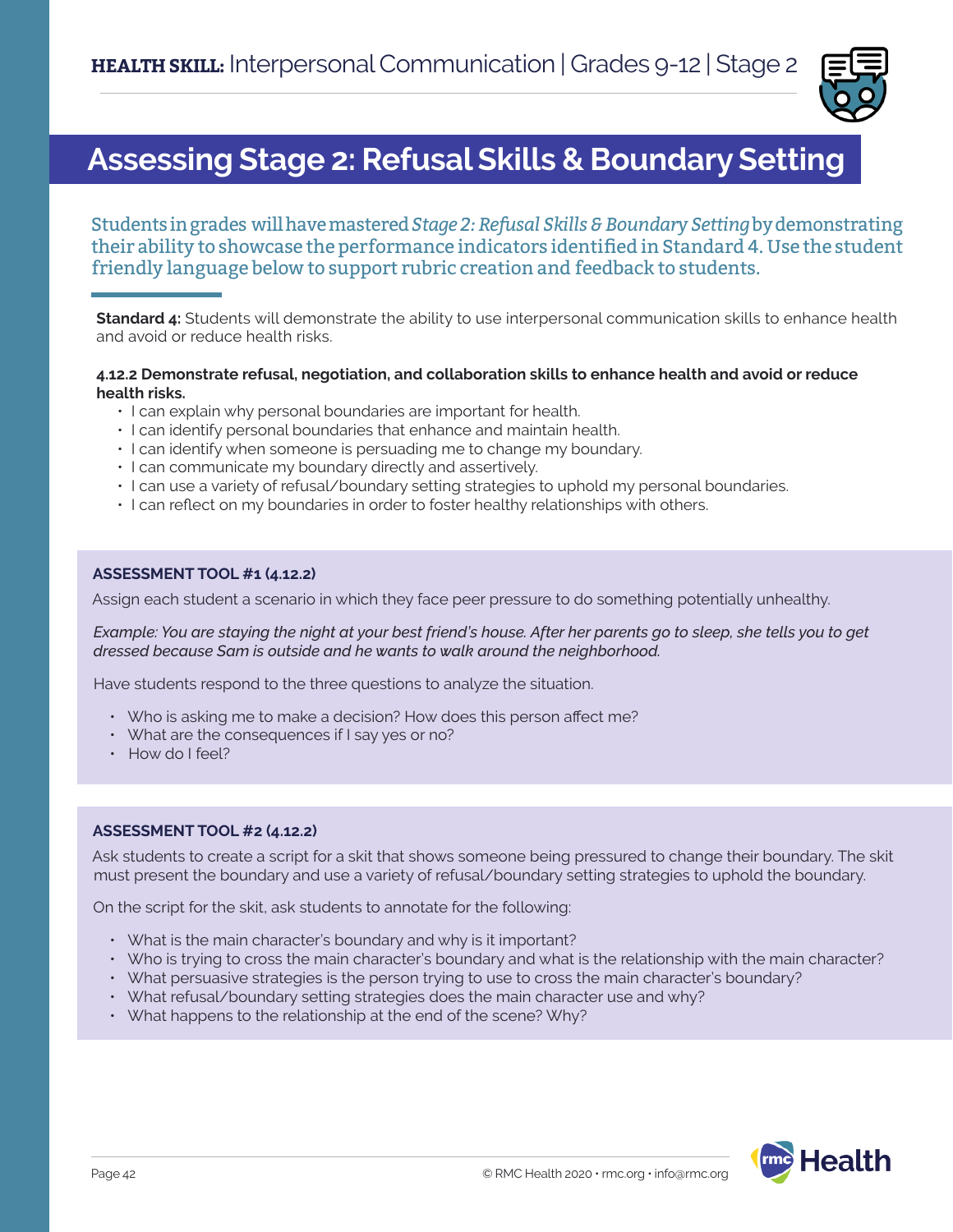

# **Content Area Connections**

Build content understanding through connections with other courses. Share suggestions with teachers to develop plans for content overlap and student language connections.

The use of effective refusal and boundary setting skills helps to create a safe and welcoming classroom. When planning for partner or group work, use the *Stage 2: Refusal Skills & Boundary Setting* to reinforce healthy ways of communicating. Explicitly teaching students how to say *no* when appropriate and voice their boundaries empowers students to advocate for themselves and ensures that students are set up for success and using common language.

Utilize content structures and topics in classrooms to reinforce student understanding and to support ongoing student development. *Stage 2: Refusal Skills & Boundary Setting* can be used across content areas when students feel uncomfortable with behavior around them. For example, in Science if a peer is pressuring them to get off-task, they have the strategies they need to uphold the decision to do well in school and set this boundary with their friend. Teachers should also model healthy boundary setting with students by communicating their own boundaries and listening when students voice their own (e.g. participating in a learning activity makes them feel unsafe).

Reinforce the understanding that effective refusal skills and boundary setting can help in all areas of life by exploring the following questions with students across contents. Add specific content information in place of the italicized words as necessary. These questions are meant to be used when students are interacting with others, during partner or group work, or when reflecting on how their personal boundaries can help enhance and maintain their health. These questions are a guide for independent reflection when students are challenged to understand how best to communicate their boundaries and how others may be communicating to them.

- What boundary is being crossed in *this moment*?
- Who is crossing *this boundary*?
- Why is your relationship with *this person* important?
- How could you communicate your boundary about *this* with your friend?
- How does your relationship with *this person* need to adjust to uphold *this boundary*?
- What personal boundary does *this person* have that might be coming up for them?

# **VOCABULARY REINFORCEMENT:**

Utilize the vocabulary words below to reinforce student understanding and to showcase the ability to use words across content areas. For example, an entire grade-level team can decide to teach these words within the specific contexts of their classes to deepen understanding of vocabulary and language use.

*boundary, refuse, uphold, communicate, consent, permission, safe, values, peer pressure*